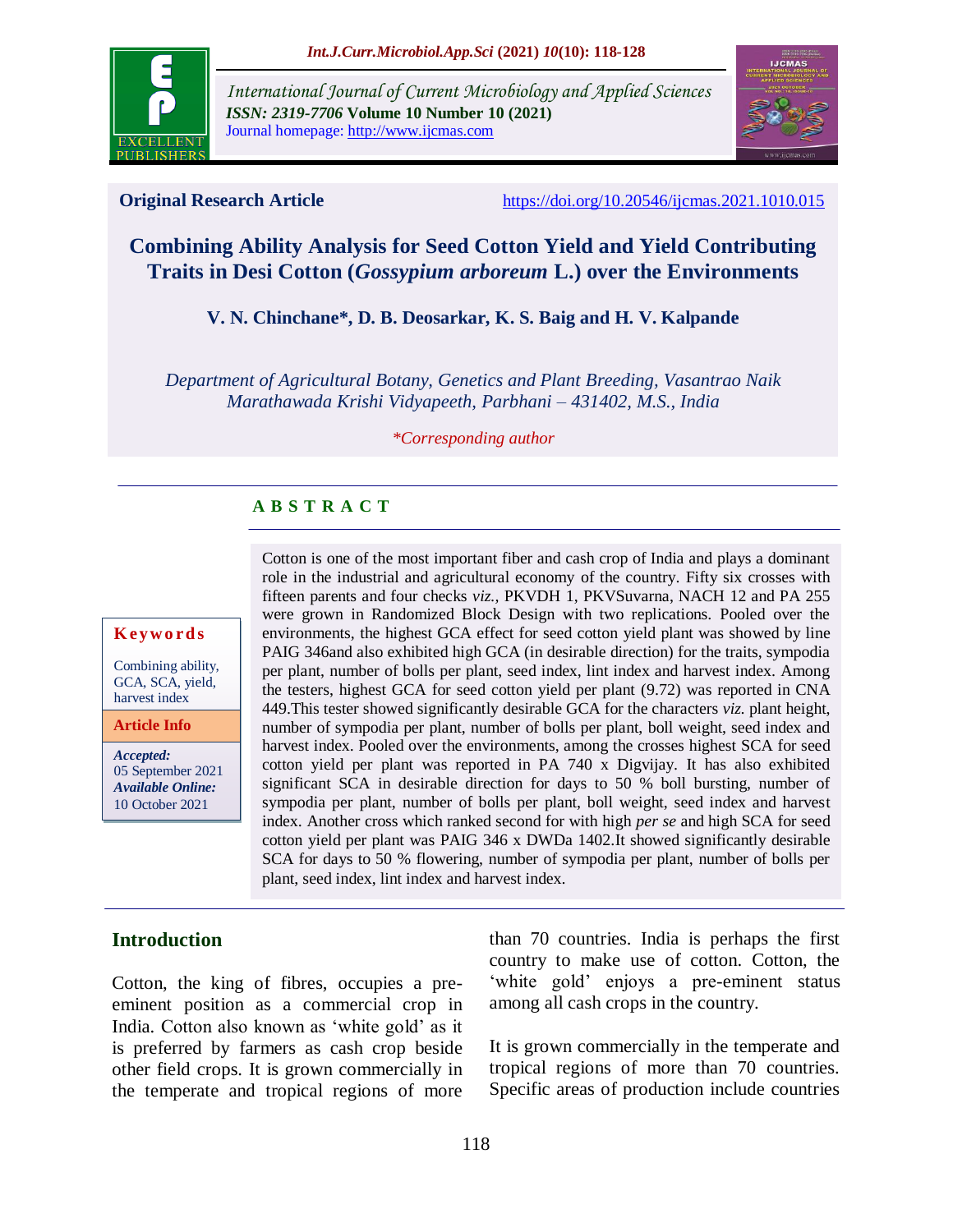such as China, USA, India, Pakistan, Uzbekistan, Turkey, Australia, Greece, Brazil, Egypt *etc.* Genetic improvement in *desi* cotton could be gained either through selection or exploitation of specific hybrid.

Therefore, more emphasis should be given to increase the seed cotton yield per unit area by developing hybrids with short stature, big boll size, longer staple length with sustained yield in multiple environments.

To achieve such desirable characteristics in a new cultivar, proper breeding strategies should be followed.

There is an urgent need to promote those cottons that could come closer in quality to the most sought by modern textile mills.

Line x tester analysis provides a systematic approach for selection of appropriate parents on the basis of general combining ability effects (GCA) and superior crosses on the basis of specific combining ability effects (SCA).

Combining ability describes the breeding value of parental lines to produce hybrids. Sprague and Tatum (1942) used the terms general combining ability (GCA) to designate the average performance of a line in hybrid combinations and specific combining ability (SCA) as deviation in performance of across combination from that predicted on the basis of the general combining abilities of the parents involved in the cross.

In order to choose appropriate parents for hybridization as well as specific crosses, it is essential to determine the combining ability of parents and specific combining ability (SCA) of cross combinations by using line x tester analysis. The method has been widely used by plant breeders. This method was applied to improve self and cross-pollinated crop plants.

#### **Materials and Methods**

The present study comprised of seven females (lines) and eight males (testers) with four standard checks thus making  $56$  F<sub>1s</sub> using Line x Tester mating design. These lines, testers and hybrids along with four checks were sown during *kharif*, 2016 at three locations *viz.,* Cotton Research Station, Nanded (L-1), Experimental farm of Department of Agricultural Botany, VNMKV, Parbhani (L-2) and Experimental farm, Agricultural Research Station, Badnapur(L-3).

The observations were recorded on days to 50 % flowering, days to 50 % boll bursting, plant height (cm), number of sympodia per plant, number of boll per plant, boll weight (g), seed cotton yield per plant (g), seed index (g), lint index (g) and harvest index (%).Combining ability analysis was based on the procedure developed by Kempthorne (1957) related to design II of Comstock and Robinson (1952).

#### **Results and Discussion**

The pooled analysis of variance for line x tester was found significant for most of the characters. The significance of environment x crosses interaction for days to 50 % boll bursting, plant height, number of sympodia per plant, number of bolls per plant, boll weight, seed cotton yield per plant and days to maturity given the diversity between the environments sampled. Environment x line effect were found significant for plant height and ginning percentage whereas the environment x tester effect were found significant for number of sympodia per plant, boll weight and seed cotton yield per plant. This significance indicated the significant differences between the additive genetic contributions of individual line or tester to overall genetic variation observed between the crosses. The significance of environment x line x tester interaction effect for days to 50 %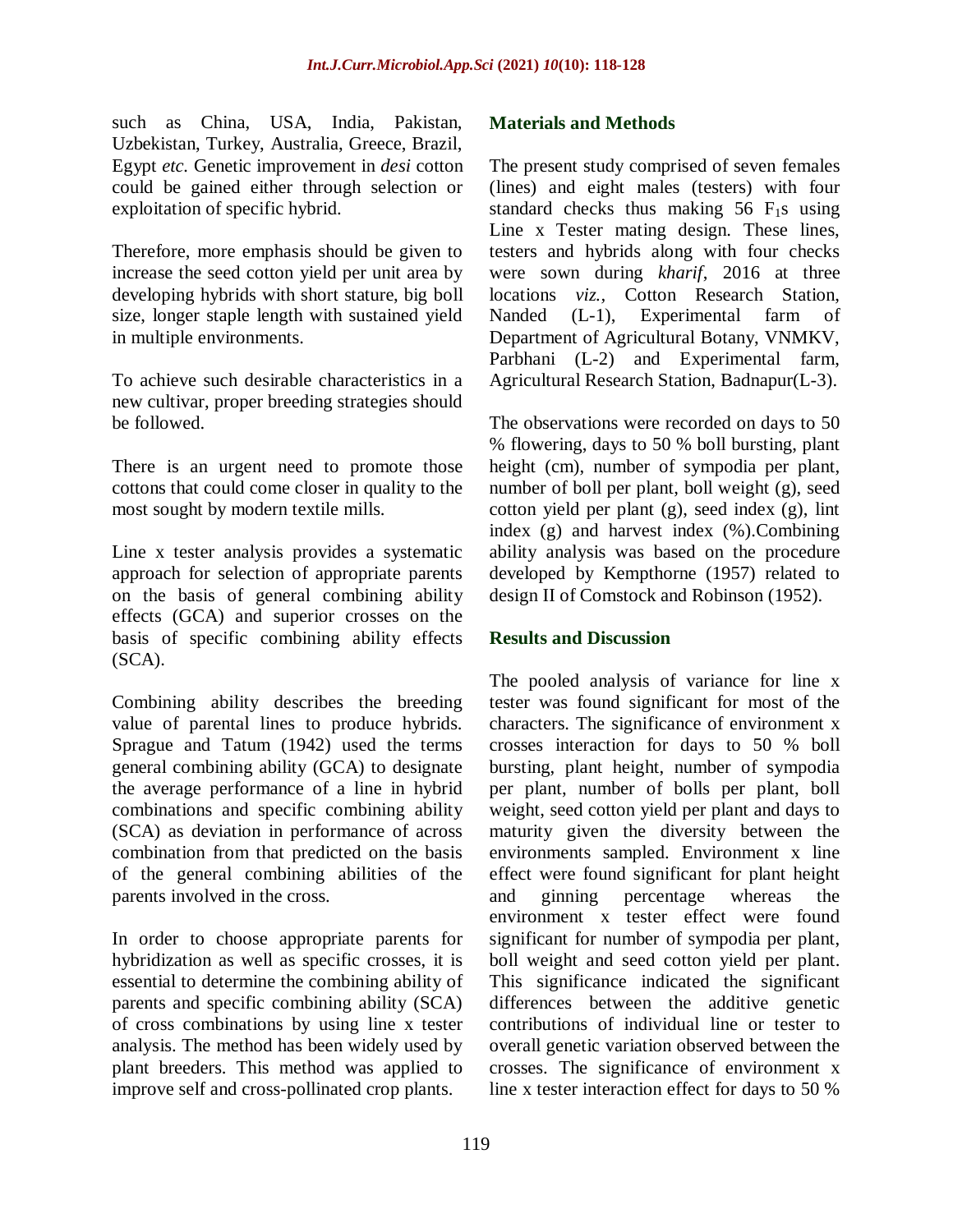boll bursting, number of sympodia per plant, number of bolls per plant, boll weight, seed cotton yield per plant, seed index and days to maturity indicated higher interaction of nonadditive genetic effects for yield with environments. This could be the reason for difference in heterosis over the environment for yield.

#### **GCA effect of parents**

Pooled over the environments, the highest GCA effect for seed cotton yield plant was showed by line PAIG 346 (6.04). This line has also showed high GCA in desirable direction number of sympodia per plant, number of bolls per plant, seed index, lint index and harvest index. Another line with high GCA which also showed high *per se* for seed cotton yield was PA 809. This genotype also showed the higher GCA in desirable direction for number of sympodia per plant, number of bolls per plant, seed index and harvest index. Line PA 809 found to be the best general combiner for yield and yield contributing characters which in combination can be efficiently used for most of the yield improvement. Line PA 812 was found to be the best general combiner for earliness traits viz. days to 50 % flowering, days to 50 % boll bursting, days to maturity.

Among the testers, highest GCA for seed cotton yield per plant (9.72) was reported in CNA 449. This tester showed significantly desirable GCA for the characters *viz.* plant height, number of sympodia per plant, number of bolls per plant, boll weight, seed index and harvest index. Hence this tester could be used for improving yield in the cotton. Second largest GCA for seed cotton yield per plant was recorded by the tester AKA 8 (6.12).This genotype also showed the higher GCA in desirable direction for earliness characters viz. days to 50 % flowering, days to 50 % boll bursting, days to maturity as well as for

number of sympodia per plant, number of bolls per plant and harvest index. Other testers which showed high GCA for seed cotton yield plant were JLA 794 (4.44) and DWDa 1402 (4.03). These testers also showed significant desirable GCA for plant height, number of sympodia per plant, number of bolls per plant, boll weight, seed index and harvest index. Therefore, these testers could be used in the improvement of the said traits. Almost identical results have been reported by Deshpande *et al.,* (2003), Maisuria *et al.,* (2006), Laxman (2010), Kumar *et al.,* (2014), Madhuri *et al.,* (2014), Patel and Choudhari (2015) and Shakeel *et al.,* (2016).

#### **SCA effect of crosses**

Pooled over the environments, among the crosses highest SCA for seed cotton yield per plant was reported in PA 740 x Digvijay (15.53). It has also exhibited significant SCA in desirable direction for days to 50 % boll bursting, number of sympodia per plant, number of bolls per plant, boll weight, seed index and harvest index. Another cross which ranked second for with high *per se* and high SCA for seed cotton yield per plant was PAIG 346 x DWDa 1402 (11.92). It showed significantly desirable SCA for days to 50 % flowering, number of sympodia per plant, number of bolls per plant, seed index, lint index and harvest index. Cross PA 809 x AKA 8 ranked third with respect to high *per se* and high SCA (11.76). It recorded significantly desirable SCA for number of sympodia per plant, number of bolls per plant, harvest index and days to maturity. It also recorded nonsignificant SCA in desirable direction for days to 50 % flowering, days to 50 % boll bursting, plant height, seed index and harvest index. In the present study, cross combinations viz. PAIG 346 x JLA 794, PAIG 346 x DWDa 1402 and PA 809 x AKA 8 possessed high *per se*, SCA with highly significant GCA of both the parents.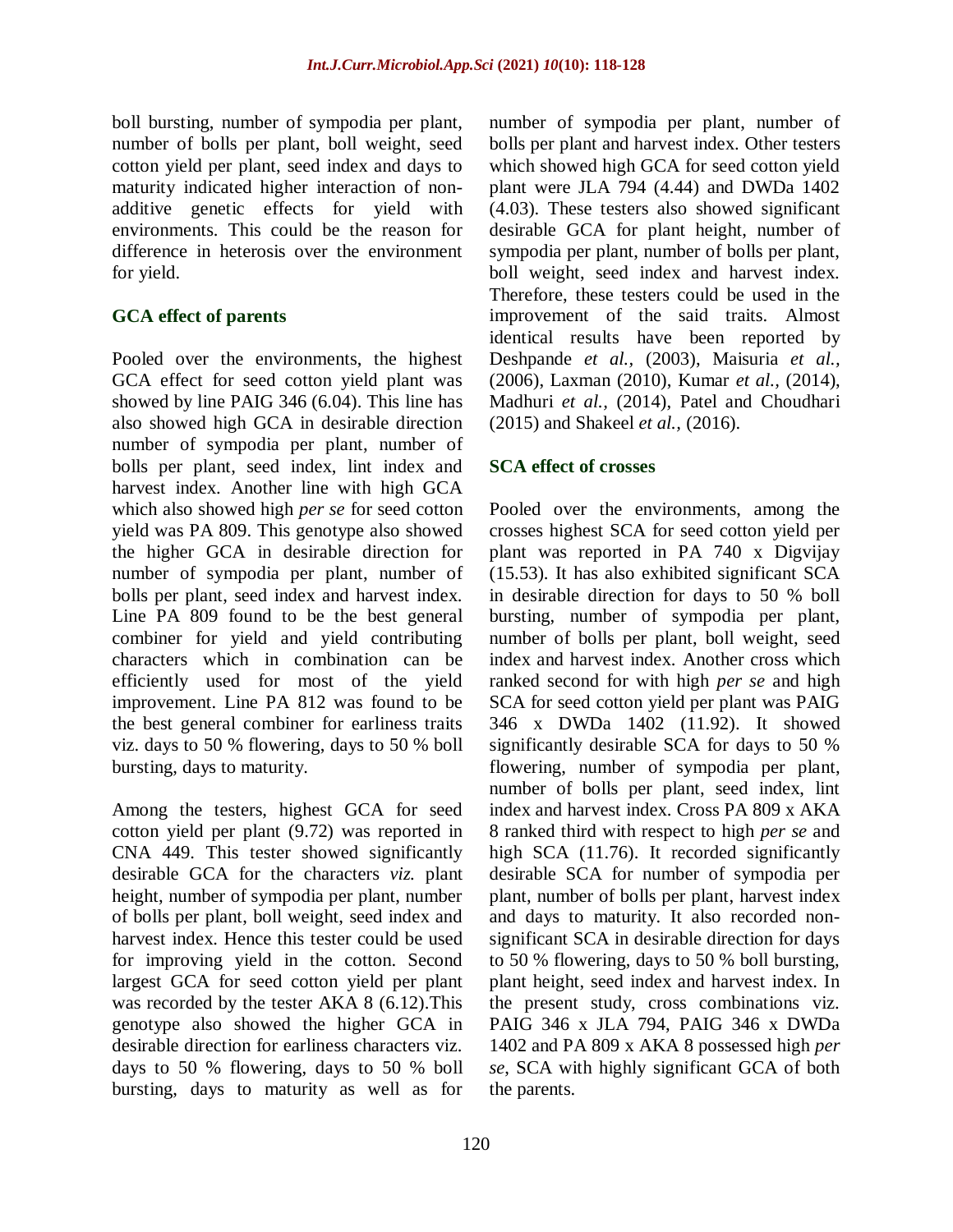| Sr.<br>No.              | Genotype           | Days to 50<br>$\frac{0}{0}$<br>flowering | Days to 50<br>% boll<br>bursting | <b>Plant</b><br>height<br>(cm) | <b>Number of</b><br>sympodia<br>/plant | Number of<br>bolls /plant | <b>Boll weight</b><br>(g) | <b>Seed cotton</b><br>yield /plant<br>(g) | <b>Seed index</b><br>(g) |
|-------------------------|--------------------|------------------------------------------|----------------------------------|--------------------------------|----------------------------------------|---------------------------|---------------------------|-------------------------------------------|--------------------------|
|                         | <b>GCA Lines</b>   |                                          |                                  |                                |                                        |                           |                           |                                           |                          |
| 1                       | <b>PA 801</b>      | $0.40*$                                  | $0.79**$                         | $1.46*$                        | $-0.56$                                | 0.14                      | $-0.003$                  | 0.37                                      | $-0.14**$                |
| $\boldsymbol{2}$        | PA 740             | $0.40*$                                  | 0.37                             | 0.72                           | $-0.63$                                | $-1.13**$                 | $0.06**$                  | $-2.18**$                                 | $0.06**$                 |
| 3                       | PA 812             | $-1.64**$                                | $-1.53**$                        | $-3.64**$                      | $-0.50$                                | $-0.34$                   | $-0.03*$                  | 0.10                                      | $0.08**$                 |
| 4                       | PA 809             | 0.31                                     | 0.33                             | $1.50*$                        | $0.81*$                                | $2.09**$                  | 0.02                      | $3.81**$                                  | $0.06*$                  |
| 5                       | PA 785             | 0.21                                     | 0.37                             | $-2.72**$                      | 0.30                                   | 0.49                      | $-0.05**$                 | 0.61                                      | $-0.24**$                |
| 6                       | PA 832             | $-0.62**$                                | $-0.56**$                        | 0.15                           | $-2.24**$                              | $-3.34**$                 | $-0.05**$                 | $-8.75**$                                 | 0.02                     |
| $\overline{7}$          | <b>PAIG 346</b>    | $0.92**$                                 | 0.21                             | $2.51**$                       | $2.82**$                               | $2.09**$                  | $0.06**$                  | $6.04**$                                  | $0.21**$                 |
|                         | <b>GCA Testers</b> |                                          |                                  |                                |                                        |                           |                           |                                           |                          |
| 1                       | AKA8               | $-2.98**$                                | $-3.39**$                        | $-1.05$                        | $1.50**$                               | $2.88**$                  | $-0.07**$                 | $6.12**$                                  | $-0.21**$                |
| $\overline{2}$          | PhuleDhanwantary   | 0.27                                     | 0.10                             | $-16.61**$                     | $-3.42**$                              | $-3.74**$                 | $-0.10**$                 | $-10.25**$                                | $-0.52**$                |
| 3                       | <b>CNA 449</b>     | $0.87**$                                 | $1.17**$                         | $6.35**$                       | $2.87**$                               | $3.45**$                  | $0.08**$                  | $9.72**$                                  | $0.40**$                 |
| $\overline{\mathbf{4}}$ | HD 514             | $-2.50**$                                | $-3.042**$                       | $-9.76**$                      | $1.56**$                               | $1.90**$                  | $-0.04**$                 | $3.52**$                                  | $0.28**$                 |
| 5                       | <b>DWDa 1402</b>   | $-0.79**$                                | $-0.94**$                        | 7.92**                         | $0.76*$                                | $1.32**$                  | $0.06**$                  | $4.03**$                                  | $-0.002$                 |
| 6                       | <b>JLA 794</b>     | $0.56**$                                 | $0.76**$                         | 8.95**                         | 0.38                                   | $1.44**$                  | $0.09**$                  | 4.44**                                    | $0.54**$                 |
| $\overline{7}$          | Digvijay           | $2.06**$                                 | $2.50**$                         | $2.90**$                       | $-2.18**$                              | $-4.71**$                 | $-0.03*$                  | $-10.43**$                                | 0.005                    |
| 8                       | <b>G.Cot 23</b>    | $2.51**$                                 | $2.83**$                         | 1.29                           | $-1.47**$                              | $-2.53**$                 | 0.02                      | $-7.14**$                                 | 0.005                    |
|                         | <b>SCA Crosses</b> |                                          |                                  |                                |                                        |                           |                           |                                           |                          |
| $\mathbf{1}$            | PA 801 x AKA 8     | $-3.80**$                                | $-4.08***$                       | $-4.50*$                       | 0.56                                   | $-0.09$                   | 0.04                      | 1.73                                      | $-0.12$                  |
| $\overline{2}$          | PA 801 x           | $-2.40**$                                | $-1.74**$                        | $-2.00$                        | $-0.18$                                | $-0.33$                   | $0.09**$                  | 2.47                                      | 0.02                     |
|                         | PhuleDhanwantary   |                                          |                                  |                                |                                        |                           |                           |                                           |                          |
| 3                       | PA 801 x CNA 449   | 0.17                                     | 0.18                             | $-3.26$                        | $-1.51$                                | $-1.95$                   | 0.05                      | $-1.44$                                   | 0.08                     |
| 4                       | PA 801 x HD 514    | 0.55                                     | 0.39                             | 15.24**                        | 1.93                                   | $4.56**$                  | 0.04                      | 7.96**                                    | $-0.14$                  |
| 5                       | PA 801 x DWDa 1402 | $-2.16**$                                | $-2.86**$                        | 0.49                           | 1.00                                   | 0.64                      | 0.02                      | $-0.28$                                   | $-0.11$                  |
| 6                       | PA 801 x JLA 794   | $-0.52$                                  | $-0.91$                          | 1.16                           | 1.41                                   | 1.75                      | $-0.05$                   | 1.81                                      | $-0.002$                 |
| $\overline{7}$          | PA 801 x Digvijay  | $4.81**$                                 | $5.01**$                         | $-4.22*$                       | $-1.69$                                | $-1.42$                   | $-0.08*$                  | $-5.35*$                                  | 0.05                     |
| 8                       | PA 801 x G.Cot 23  | $3.36**$                                 | $4.01**$                         | $-2.90$                        | $-1.53$                                | $-3.17**$                 | $-0.10**$                 | $-6.90**$                                 | $0.22*$                  |
| 9                       | PA 740 x AKA 8     | $1.69**$                                 | $2.50**$                         | 2.04                           | $-3.60**$                              | $-1.57$                   | $-0.08*$                  | $-6.41**$                                 | $-0.38**$                |
| 10                      | PA 740 x           | 0.43                                     | $2.33**$                         | $-0.49$                        | 0.72                                   | $-2.45*$                  | $-0.03$                   | $-4.24$                                   | $-0.14$                  |
|                         | PhuleDhanwantary   |                                          |                                  |                                |                                        |                           |                           |                                           |                          |

## **Table.1** Pooled estimates of GCA effects of parents and SCA effects of crosses studied over three environments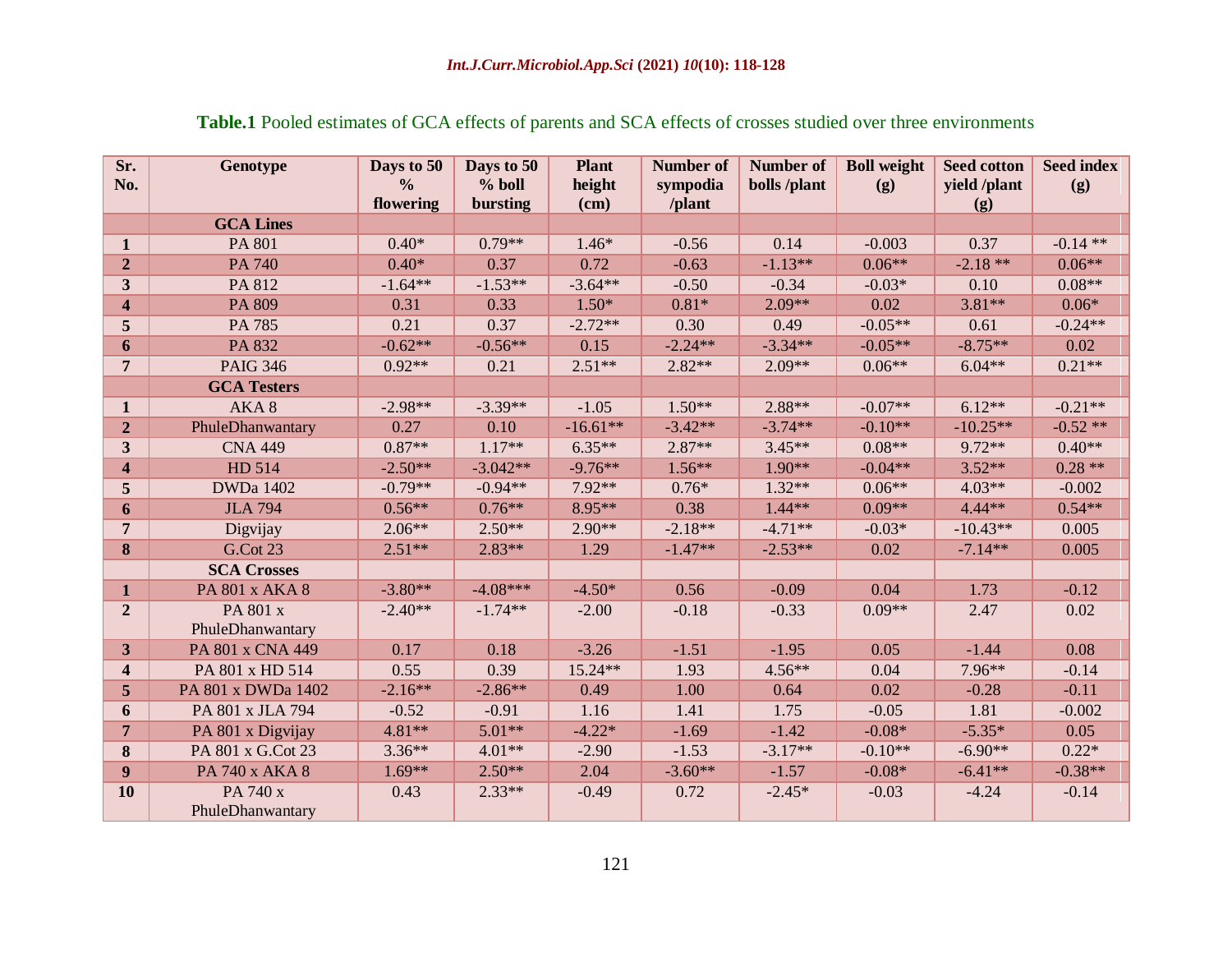# **Table.1** (Contd…)

| Sr.             | Genotype                  | Days to 50  | Days to 50 | <b>Plant height</b> | Number of | Number of    | <b>Boll weight</b> | <b>Seed cotton</b> | <b>Seed index</b> |
|-----------------|---------------------------|-------------|------------|---------------------|-----------|--------------|--------------------|--------------------|-------------------|
| No.             |                           | % flowering | $%$ boll   | (cm)                | sympodia  | bolls /plant | (g)                | yield /plant       | (g)               |
|                 |                           |             | bursting   |                     | /plant    |              |                    | (g)                |                   |
| 11              | PA 740 x CNA 449          | 0.17        | 0.09       | 0.34                | $-1.58$   | $-3.54**$    | $-0.07*$           | $-5.45*$           | $-0.002$          |
| 12              | PA 740 x HD 514           | 0.21        | 0.47       | $-1.36$             | $-0.10$   | $2.81*$      | $-0.05$            | 4.44               | $-0.17*$          |
| 13              | PA 740 x DWDa 1402        | 0.00        | $-0.11$    | $-0.43$             | 0.24      | 0.22         | $-0.01$            | 0.14               | 0.10              |
| 14              | PA 740 x JLA 794          | $-0.85$     | $-1.16*$   | 0.54                | $-3.42**$ | $-5.26**$    | $-0.008$           | $-11.36**$         | $-0.01$           |
| 15              | PA 740 x Digvijay         | $-0.85$     | $-1.56**$  | $-0.38$             | $4.71**$  | $6.52**$     | $0.19**$           | $15.53**$          | $0.44**$          |
| 16              | PA 740 x G.Cot 23         | $-0.80$     | $-2.56**$  | $-0.23$             | $3.03**$  | $3.27**$     | 0.05               | $7.35**$           | 0.16              |
| 17              | PA 812 x AKA 8            | 0.06        | $-0.08$    | $-0.49$             | 0.001     | $-0.77$      | 0.05               | 1.41               | $-0.03$           |
| 18              | PA 812 x PhuleDhanwantary | $-1.19*$    | $-1.08$    | $-0.76$             | $-0.64$   | 0.96         | 0.01               | $-1.06$            | $-0.02$           |
| 19              | PA 812 x CNA 449          | $-0.62$     | $-0.98$    | $-1.39$             | $-1.64$   | $-0.91$      | $-0.04$            | $-3.76$            | $-0.11$           |
| 20              | PA 812 x HD 514           | $-0.24$     | $-0.27$    | $-1.44$             | $2.70**$  | 1.89         | $-0.006$           | 3.27               | $0.34**$          |
| 21              | PA 812 x DWDa 1402        | $1.87**$    | $2.13**$   | $-2.20$             | $-2.36*$  | $-2.54*$     | 0.02               | $-3.75$            | $-0.09$           |
| 22              | PA 812 x JLA 794          | 0.52        | 0.58       | $-0.22$             | $-0.18$   | $-2.16$      | $-0.01$            | $-3.51$            | $-0.18*$          |
| 23              | PA 812 x Digvijay         | $-0.47$     | $-0.65$    | $3.51*$             | 0.21      | $2.40*$      | 0.06               | 2.59               | $0.16*$           |
| 24              | PA 812 x G.Cot 23         | 0.06        | 0.34       | 2.99                | 1.90      | 1.15         | $-0.08 *$          | $4.81*$            | $-0.07$           |
| 25              | PA 809 x AKA 8            | 0.94        | $-0.62$    | $-1.67$             | $4.45**$  | $4.76***$    | 0.008              | 11.76**            | 0.12              |
| 26              | PA 809 x PhuleDhanwantary | $-0.48$     | $-0.45$    | 0.15                | $-0.85$   | $-1.21$      | $-0.006$           | $-0.66$            | $0.17*$           |
| 27              | PA 809 x CNA 449          | 0.25        | 0.64       | $5.59**$            | 0.14      | 1.03         | $-0.04$            | $-2.38$            | $0.21*$           |
| 28              | PA 809 x HD 514           | $0.96*$     | 1.02       | $-4.82**$           | $-0.84$   | $-0.62$      | 0.008              | $-4.91*$           | 0.15              |
| 29              | PA 809 x DWDa 1402        | $-0.41$     | $-0.74$    | 2.42                | $-1.44$   | $-2.41*$     | 0.02               | $-2.12$            | $0.19*$           |
| 30              | PA 809 x JLA 794          | $-0.27$     | $-0.12$    | 0.22                | $-0.66$   | $-1.09$      | 0.05               | $-0.56$            | 0.05              |
| 31              | PA 809 x Digvijay         | $-0.10$     | $-0.36$    | $-3.22$             | $-1.13$   | $-2.30$      | $-0.06$            | $-2.53$            | $-0.21*$          |
| 32              | PA 809 x G.Cot 23         | $-0.89$     | 0.64       | 1.32                | 0.33      | 1.85         | 0.02               | 1.40               | $-0.68**$         |
| 33              | PA 785 x AKA 8            | 0.21        | 0.17       | $3.62*$             | $-0.17$   | $-0.73$      | $-0.002$           | $-1.00$            | $0.27**$          |
| 34              | PA 785 x PhuleDhanwantary | 0.11        | 0.17       | 2.58                | 0.79      | 4.89**       | 0.06               | $9.43**$           | $0.32**$          |
| $\overline{35}$ | PA 785 x CNA 449          | 0.35        | 0.26       | $-1.51$             | 1.65      | $3.77**$     | 0.01               | $6.30**$           | $-0.11$           |
| 36              | PA 785 x HD 514           | $-0.76$     | $-1.85**$  | $-2.63$             | $-0.10$   | $-5.38**$    | 0.05               | $-9.72**$          | $-0.04$           |
| 37              | PA 785 x DWDa 1402        | $1.52**$    | $1.88**$   | 0.67                | $-0.66$   | $-2.24$      | $-0.05$            | $-4.83*$           | $-0.41**$         |
| 38              | PA 785 x JLA 794          | $1.00*$     | $1.33*$    | $-1.37$             | $-0.36$   | $-0.02$      | 0.009              | $-1.99$            | $-0.22**$         |
| 39              | PA 785 x Digvijay         | $-1.16*$    | $-1.40*$   | 0.29                | 0.88      | 0.80         | $-0.12**$          | 3.11               | $0.21*$           |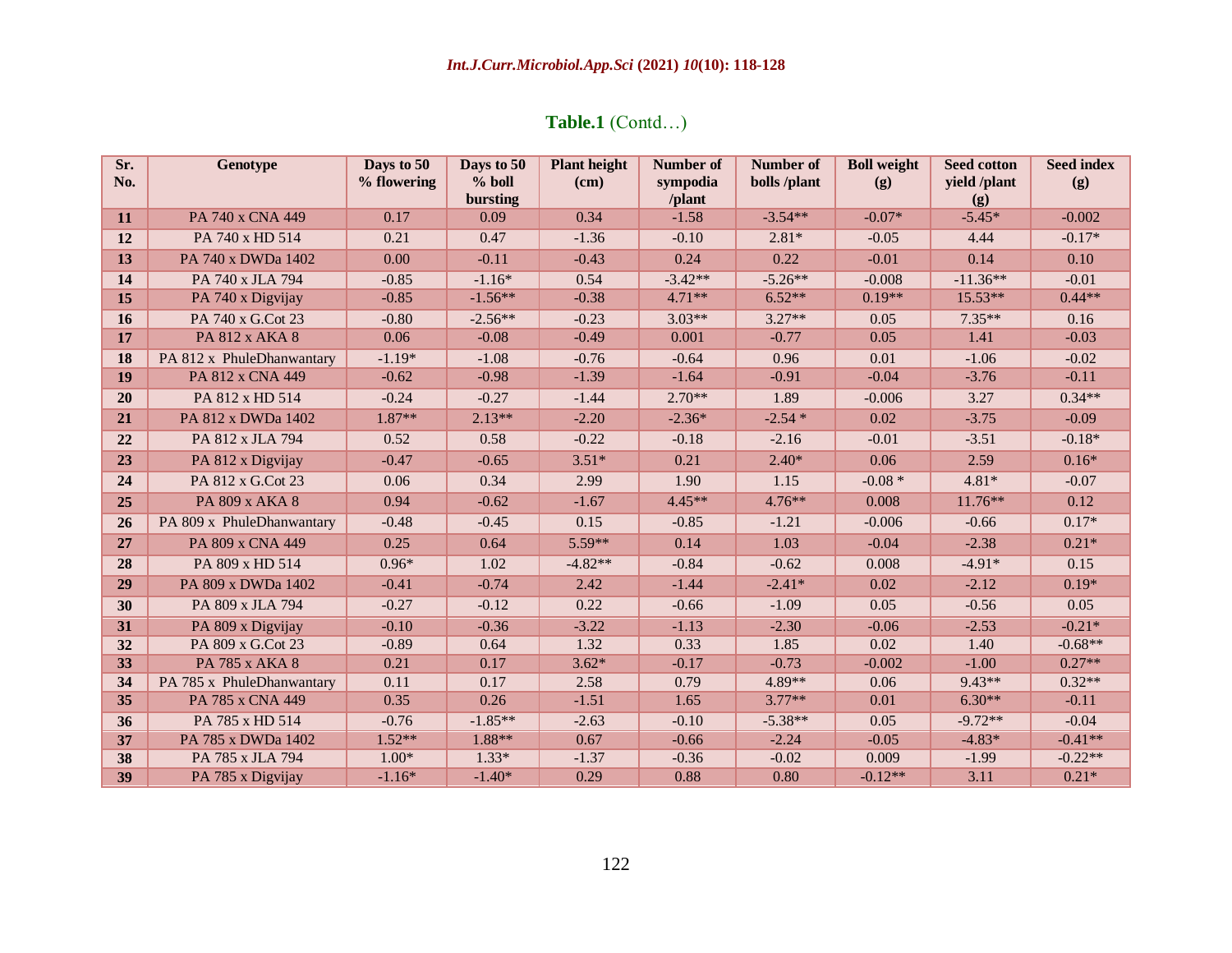| <b>Table.1</b> (Contd) |  |
|------------------------|--|
|                        |  |

| Sr.<br>No. | <b>Genotype</b>                       | Days to<br>50 %<br>flowering | Days to<br>50 %<br>boll<br>bursting | <b>Plant</b><br>height<br>(cm) | <b>Number</b><br><b>of</b><br>sympodia<br>/plant | <b>Number</b><br>of bolls<br>/plant | <b>Boll</b><br>weight<br>(g) | <b>Seed</b><br>cotton<br>yield<br>$\theta$ /plant (g) | <b>Seed</b><br>index<br>(g) |
|------------|---------------------------------------|------------------------------|-------------------------------------|--------------------------------|--------------------------------------------------|-------------------------------------|------------------------------|-------------------------------------------------------|-----------------------------|
| 40         | PA 785 x G.Cot 23                     | $-1.28**$                    | 0.44                                | $-1.65$                        | $-1.13$                                          | $-1.07$                             | 0.04                         | $-1.30$                                               | $-0.03$                     |
| 41         | PA 832 x AKA 8                        | 0.05                         | 0.27                                | 2.55                           | $-1.79$                                          | $-1.76$                             | 0.03                         | $-7.41**$                                             | 0.08                        |
| 42         | PA 832 x<br>PhuleDhanwantary          | 0.28                         | $-0.46$                             | 0.11                           | $2.00*$                                          | 0.13                                | $-0.06$                      | 1.16                                                  | $-0.08$                     |
| 43         | PA 832 x CNA 449                      | $-0.14$                      | $-1.08$                             | 0.88                           | $3.47**$                                         | 2.12                                | 0.03                         | $6.79**$                                              | $-0.14$                     |
| 44         | PA 832 x HD 514                       | $-1.92**$                    | 0.15                                | $-1.00$                        | $-3.58**$                                        | $-3.95**$                           | $-0.06$                      | $-5.84*$                                              | $-0.07$                     |
| 45         | PA 832 x DWDa 1402                    | 0.35                         | 0.44                                | $-0.82$                        | $-0.71$                                          | 0.86                                | $0.07*$                      | $-1.09$                                               | 0.03                        |
| 46         | PA 832 x JLA 794                      | 0.50                         | 0.86                                | $-1.08$                        | $-0.21$                                          | $2.54*$                             | 0.02                         | 3.90                                                  | $0.24**$                    |
| 47         | PA 832 x Digvijay                     | $-0.16$                      | $-0.63$                             | 0.62                           | 0.59                                             | $-1.33$                             | $-0.07*$                     | $-0.06$                                               | $-0.24**$                   |
| 48         | PA 832 x G.Cot 23                     | $1.04*$                      | 0.44                                | $-1.25$                        | 0.22                                             | 1.38                                | 0.05                         | 2.55                                                  | $0.17*$                     |
| 49         | <b>PAIG 346 x AKA 8</b>               | 0.83                         | $1.67**$                            | $-1.55$                        | 0.54                                             | 0.17                                | $-0.03$                      | $-0.07$                                               | 0.04                        |
| 50         | <b>PAIG 346 x</b><br>PhuleDhanwantary | $3.24**$                     | 0.50                                | 0.41                           | $-1.83$                                          | $-1.98$                             | $-0.07*$                     | $-7.10**$                                             | $-0.28**$                   |
| 51         | PAIG 346 x CNA 449                    | $-0.18$                      | 0.26                                | $-0.65$                        | $-0.53$                                          | $-0.50$                             | 0.06                         | $-0.07$                                               | 0.08                        |
| 52         | PAIG 346 x HD 514                     | 1.19*                        | $1.31*$                             | $-3.97*$                       | 0.88                                             | 0.69                                | 0.01                         | $4.80*$                                               | $-0.09$                     |
| 53         | PAIG 346 x DWDa 1402                  | $-1.18*$                     | $-0.44$                             | $-0.12$                        | $3.92**$                                         | $5.46**$                            | $-0.06$                      | 11.92**                                               | $0.28**$                    |
| 54         | PAIG 346 x JLA 794                    | $-0.37$                      | $-0.16$                             | 0.75                           | $3.42**$                                         | $4.24**$                            | $-0.003$                     | $11.71**$                                             | 0.13                        |
| 55         | PAIG 346 x Digvijay                   | $-2.04**$                    | $-1.90**$                           | 3.39                           | $-3.58**$                                        | $-4.67**$                           | $0.07*$                      | $-13.29**$                                            | $-0.41***$                  |
| 56         | PAIG 346 x G.Cot 23                   | $-1.49**$                    | $-1.23*$                            | 1.74                           | $-2.82**$                                        | $-3.42**$                           | 0.02                         | $-7.90**$                                             | $0.24**$                    |
|            | $S.E. \pm$                            |                              |                                     |                                |                                                  |                                     |                              |                                                       |                             |
|            | <b>Lines</b>                          | 0.17                         | 0.20                                | 0.62                           | 0.36                                             | 0.41                                | 0.011                        | 0.81                                                  | 0.029                       |
|            | <b>Tester</b>                         | 0.18                         | 0.22                                | 0.66                           | 0.38                                             | 0.44                                | 0.012                        | 0.87                                                  | 0.032                       |
|            | <b>Crosses</b>                        | 0.49                         | 0.58                                | 1.76                           | 1.01                                             | 1.17                                | 0.032                        | 2.30                                                  | 0.084                       |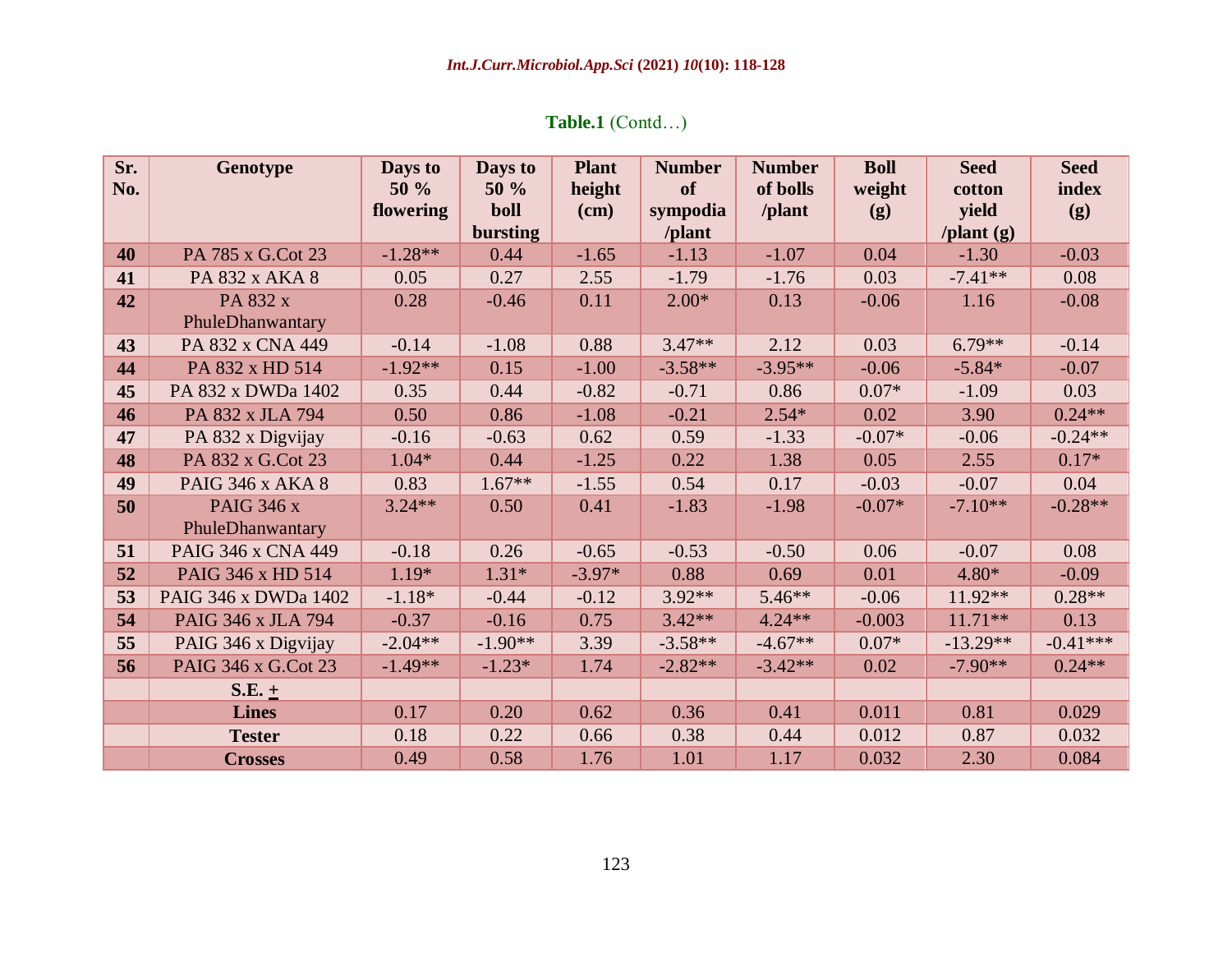# **Table.1** (Contd…)

| Sr.                     | <b>Genotype</b>           | <b>Lint index</b> | <b>Harvest index</b> | <b>Ginning outturn</b> | Days to maturity |
|-------------------------|---------------------------|-------------------|----------------------|------------------------|------------------|
| No.                     |                           | (g)               | (%)                  | (%)                    |                  |
|                         | <b>GCA Lines</b>          |                   |                      |                        |                  |
| $\mathbf{1}$            | <b>PA 801</b>             | 0.01              | $-0.56*$             | $-0.31$                | $0.83**$         |
| $\overline{2}$          | PA 740                    | $-0.001$          | 0.15                 | $0.43**$               | 0.25             |
| $\overline{\mathbf{3}}$ | PA 812                    | 0.02              | $-0.62**$            | $-0.40**$              | $-1.20**$        |
| $\overline{\mathbf{4}}$ | PA 809                    | $-0.03$           | $0.66**$             | $0.55**$               | 0.33             |
| 5                       | PA 785                    | 0.02              | $-0.31$              | $-0.09$                | 0.08             |
| 6                       | PA 832                    | $-0.09**$         | $-1.39**$            | $-0.60**$              | $-0.89**$        |
| $\overline{7}$          | <b>PAIG 346</b>           | $0.06**$          | $2.07**$             | $0.42*$                | $0.58*$          |
|                         | <b>GCA Testers</b>        |                   |                      |                        |                  |
| $\mathbf{1}$            | AKA8                      | 0.02              | $0.91**$             | $1.00**$               | $-2.54**$        |
| $\overline{2}$          | PhuleDhanwantary          | $-0.06**$         | $-1.87**$            | 0.02                   | $-0.80**$        |
| $\overline{\mathbf{3}}$ | <b>CNA 449</b>            | $-0.05*$          | $2.28**$             | $-0.52**$              | $1.33**$         |
| $\overline{\mathbf{4}}$ | HD 514                    | $0.17**$          | $0.83**$             | $1.67**$               | $-2.71**$        |
| 5                       | <b>DWDa 1402</b>          | $-0.09**$         | 0.42                 | $-1.06**$              | $-1.21**$        |
| 6                       | <b>JLA 794</b>            | $-0.03$           | $0.62*$              | $-0.40*$               | 0.54             |
| $\overline{7}$          | Digvijay                  | $-0.02$           | $-1.55**$            | $-0.81**$              | $2.21**$         |
| 8                       | <b>G.Cot 23</b>           | $0.06**$          | $-1.65**$            | 0.09                   | $2.97**$         |
|                         | <b>SCA Crosses</b>        |                   |                      |                        |                  |
| $\mathbf{1}$            | PA 801 x AKA 8            | 0.13              | $-1.17$              | 0.27                   | $-3.95**$        |
| $\overline{2}$          | PA 801 x PhuleDhanwantary | $-0.04$           | 0.061                | 0.19                   | $-1.86**$        |
| $\overline{\mathbf{3}}$ | PA 801 x CNA 449          | $-0.03$           | $-0.81$              | 0.54                   | $-0.50$          |
| $\overline{\mathbf{4}}$ | PA 801 x HD 514           | $-0.03$           | $2.70**$             | $-0.66$                | $-0.45$          |
| 5                       | PA 801 x DWDa 1402        | $-0.01$           | $-0.43$              | 0.64                   | $-2.28**$        |
| 6                       | PA 801 x JLA 794          | $-0.07$           | 0.41                 | $-1.37**$              | 0.42             |
| $\overline{7}$          | PA 801 x Digvijay         | $-0.04$           | $-0.54$              | 0.14                   | 4.44**           |
| 8                       | PA 801 x G.Cot 23         | 0.09              | $-0.21$              | 0.24                   | 4.18**           |
| 9                       | PA 740 x AKA 8            | $-0.10*$          | $-2.01**$            | 0.88                   | $1.29*$          |
| 10                      | PA 740 x PhuleDhanwantary | 0.02              | $-0.21$              | $-0.10$                | 1.22             |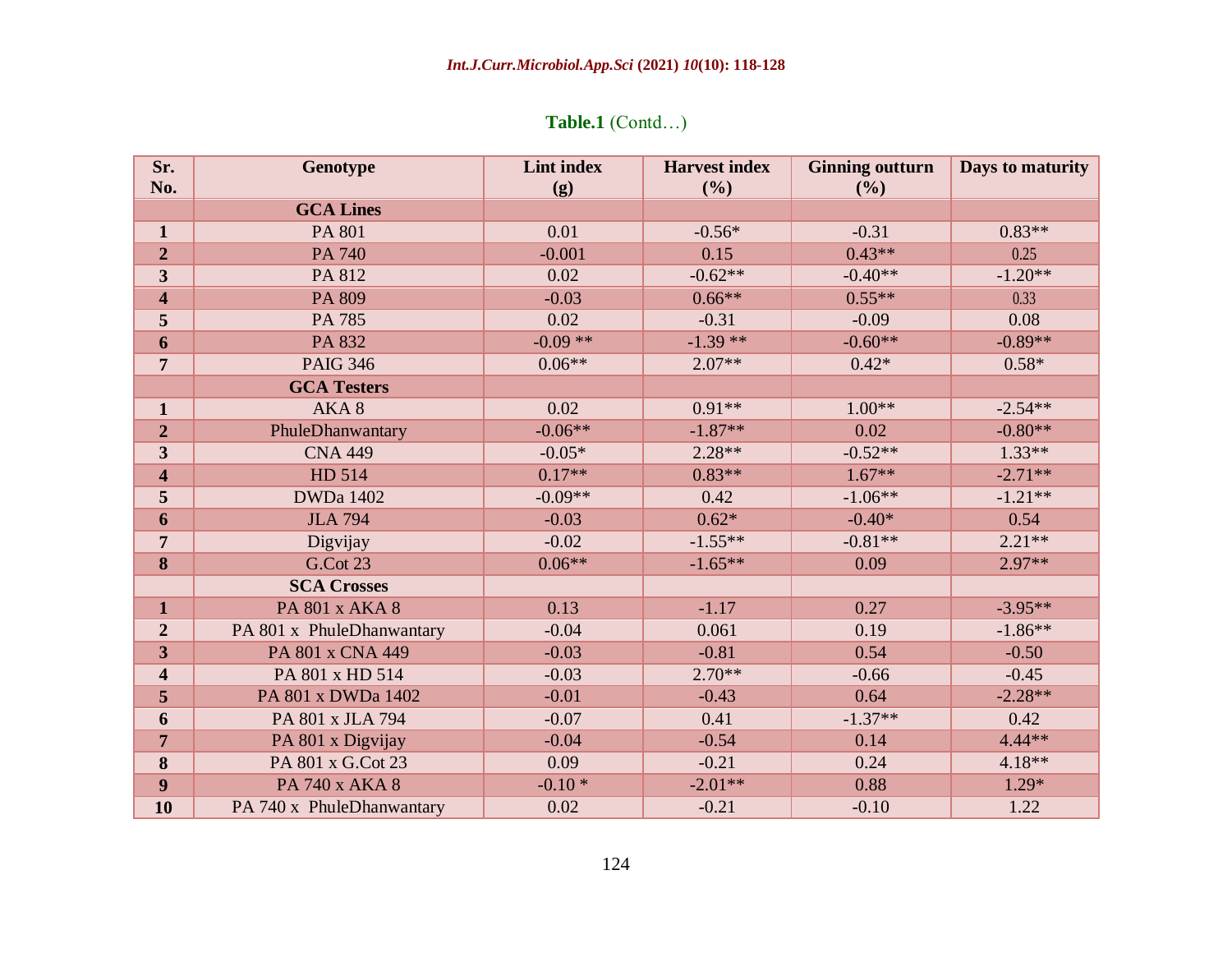# **Table.1** (Contd…)

| Sr. | <b>Genotypes</b>          | <b>Lint index</b> | <b>Harvest index</b> | <b>Ginning outturn</b> | Days to maturity |
|-----|---------------------------|-------------------|----------------------|------------------------|------------------|
| No. |                           | (g)               | (%)                  | (%)                    |                  |
| 11  | PA 740 x CNA 449          | 0.005             | $-2.44**$            | 0.033                  | $-0.58$          |
| 12  | PA 740 x HD 514           | $-0.05$           | 0.69                 | 0.46                   | $-0.20$          |
| 13  | PA 740 x DWDa 1402        | $-0.05$           | $-0.36$              | $-0.22$                | 0.12             |
| 14  | PA 740 x JLA 794          | 0.02              | $-1.79**$            | $-1.18*$               | $-1.15$          |
| 15  | PA 740 x Digvijay         | 0.12              | $3.47**$             | 0.85                   | 0.53             |
| 16  | PA 740 x G.Cot 23         | 0.06              | $2.67**$             | $-0.72$                | $-1.22$          |
| 17  | PA 812 x AKA 8            | $-0.18**$         | 0.64                 | 0.33                   | 0.75             |
| 18  | PA 812 x PhuleDhanwantary | 0.04              | $1.47*$              | 0.47                   | 0.015            |
| 19  | PA 812 x CNA 449          | $-0.07$           | $-1.45*$             | $-0.36$                | $-0.96$          |
| 20  | PA 812 x HD 514           | $0.18**$          | 0.67                 | $-1.23*$               | $-0.41$          |
| 21  | PA 812 x DWDa 1402        | $-0.01$           | $-0.24$              | $-0.59$                | $1.42*$          |
| 22  | PA 812 x JLA 794          | $0.11*$           | $-0.58$              | 0.78                   | 0.46             |
| 23  | PA 812 x Digvijay         | $-0.09$           | 0.24                 | 0.70                   | $-1.84**$        |
| 24  | PA 812 x G.Cot 23         | 0.02              | $-0.74$              | $-0.10$                | 0.56             |
| 25  | PA 809 x AKA 8            | 0.08              | $3.76***$            | $-0.42$                | $1.71**$         |
| 26  | PA 809 x PhuleDhanwantary | 0.07              | $-0.84$              | $-0.43$                | $-0.69$          |
| 27  | PA 809 x CNA 449          | $-0.08$           | 0.79                 | $-0.38$                | $1.66*$          |
| 28  | PA 809 x HD 514           | 0.01              | $-2.51**$            | $-0.60$                | 0.045            |
| 29  | PA 809 x DWDa 1402        | $-0.01$           | $-0.98$              | 0.67                   | $-1.12$          |
| 30  | PA 809 x JLA 794          | $-0.04$           | 0.09                 | $1.63**$               | $-0.74$          |
| 31  | PA 809 x Digvijay         | 0.01              | $-0.98$              | $-0.47$                | 0.11             |
| 32  | PA 809 x G.Cot 23         | $-0.04$           | 0.66                 | 0.025                  | $-0.97$          |
| 33  | PA 785 x AKA 8            | 0.06              | $-0.08$              | $1.29**$               | $-0.70$          |
| 34  | PA 785 x PhuleDhanwantary | $-0.009$          | 0.84                 | $-0.22$                | 0.89             |
| 35  | PA 785 x CNA 449          | $0.18**$          | $2.27**$             | $1.78**$               | $-0.42$          |
| 36  | PA 785 x HD 514           | $-0.08$           | $-1.75*$             | $-0.20$                | 0.46             |
| 37  | PA 785 x DWDa 1402        | $-0.09$           | $-0.34$              | $-2.23**$              | 1.79**           |
| 38  | PA 785 x JLA 794          | $-0.001$          | $-0.49$              | $-0.58$                | $2.67**$         |
| 39  | PA 785 x Digvijay         | $-0.05$           | $-0.61$              | $-0.44$                | $-1.80**$        |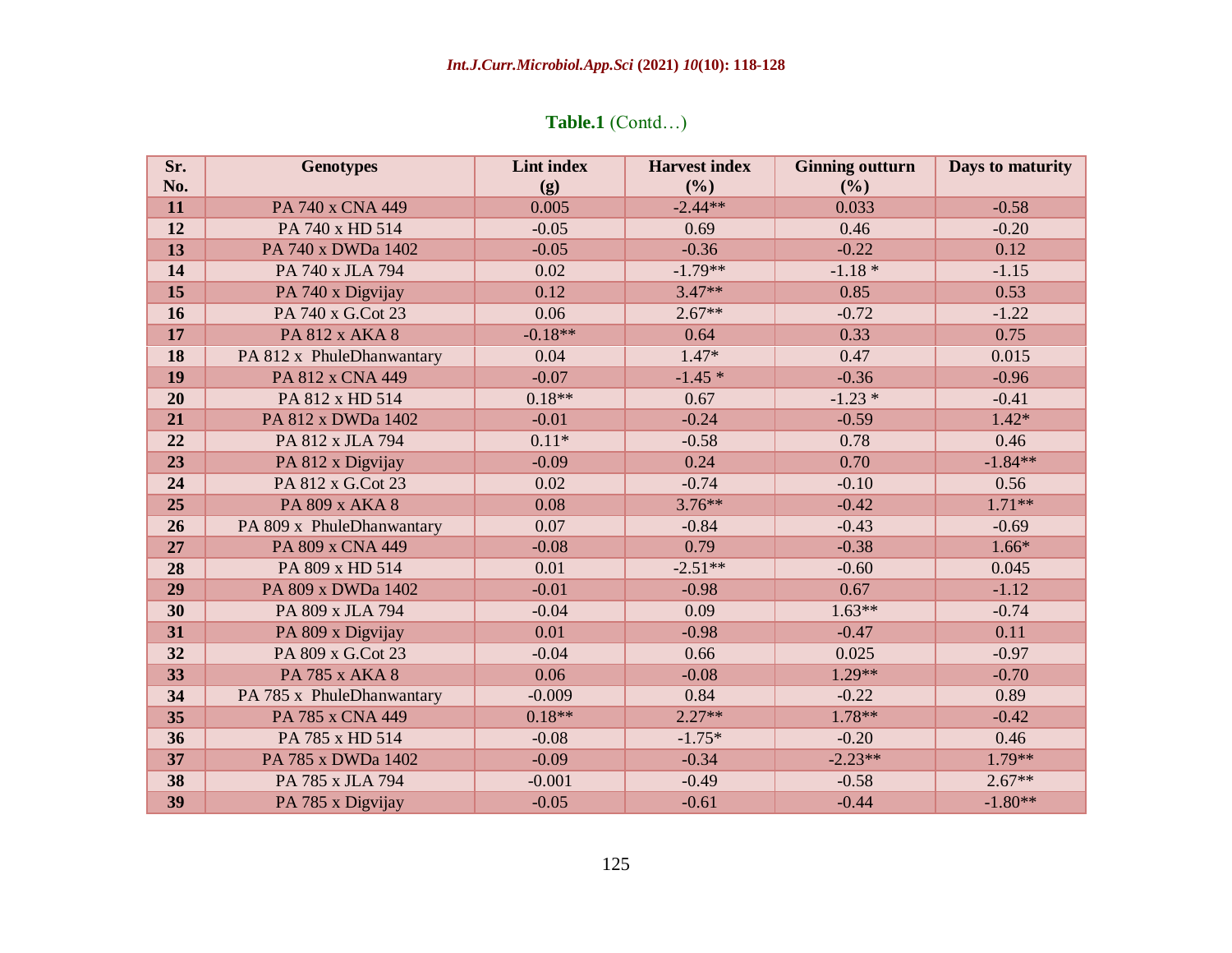| <b>Table.1</b> (Contd) |  |
|------------------------|--|
|                        |  |

| Sr. | <b>Genotypes</b>             | <b>Lint index</b> | <b>Harvest index</b> | <b>Ginning</b>  | Days to   |
|-----|------------------------------|-------------------|----------------------|-----------------|-----------|
| No. |                              | (g)               | (%)                  | outturn $(\% )$ | maturity  |
| 40  | PA 785 x G.Cot 23            | $-0.02$           | 0.18                 | 0.61            | $-2.89**$ |
| 41  | PA 832 x AKA 8               | 0.04              | $-1.32$              | $-0.65$         | $-0.06$   |
| 42  | PA 832 x Phule Dhanwantary   | $-0.06$           | 0.44                 | $-0.31$         | 0.36      |
| 43  | PA 832 x CNA 449             | 0.05              | $2.31**$             | $-1.08*$        | $-0.77$   |
| 44  | PA 832 x HD 514              | $-0.10$           | $-0.69$              | 0.24            | $-0.89$   |
| 45  | PA 832 x DWDa 1402           | 0.06              | $-0.09$              | 0.16            | 0.77      |
| 46  | PA 832 x JLA 794             | $-0.01$           | 0.05                 | $-0.72$         | $-0.17$   |
| 47  | PA 832 x Digvijay            | 0.03              | 0.04                 | $1.17*$         | $-0.65$   |
| 48  | PA 832 x G.Cot 23            | $-0.02$           | $-0.73$              | $1.19*$         | $1.41*$   |
| 49  | <b>PAIG 346 x AKA 8</b>      | $-0.03$           | 0.20                 | $-1.72**$       | 0.96      |
| 50  | PAIG 346 x Phule Dhanwantary | $-0.02$           | $-1.77*$             | 0.42            | 0.05      |
| 51  | PAIG 346 x CNA 449           | $-0.05$           | $-0.66$              | $-0.53$         | $1.58*$   |
| 52  | PAIG 346 x HD 514            | 0.06              | 0.88                 | $2.00**$        | $1.46*$   |
| 53  | PAIG 346 x DWDa 1402         | $0.11*$           | $2.47**$             | $1.56**$        | $-0.70$   |
| 54  | PAIG 346 x JLA 794           | 0.003             | $2.32**$             | $1.45**$        | $-1.49*$  |
| 55  | PAIG 346 x Digvijay          | 0.02              | $-1.61*$             | $-1.95**$       | $-0.80$   |
| 56  | PAIG 346 x G.Cot 23          | $-0.09$           | $-1.82**$            | $-1.23*$        | $-1.06$   |
|     | $S.E. \pm$                   |                   |                      |                 |           |
|     | <b>Lines</b>                 | 0.017             | 0.24                 | 0.17            | 0.23      |
|     | <b>Tester</b>                | 0.019             | 0.26                 | 0.18            | 0.24      |
|     | <b>Crosses</b>               | 0.050             | 0.69                 | 0.48            | 0.64      |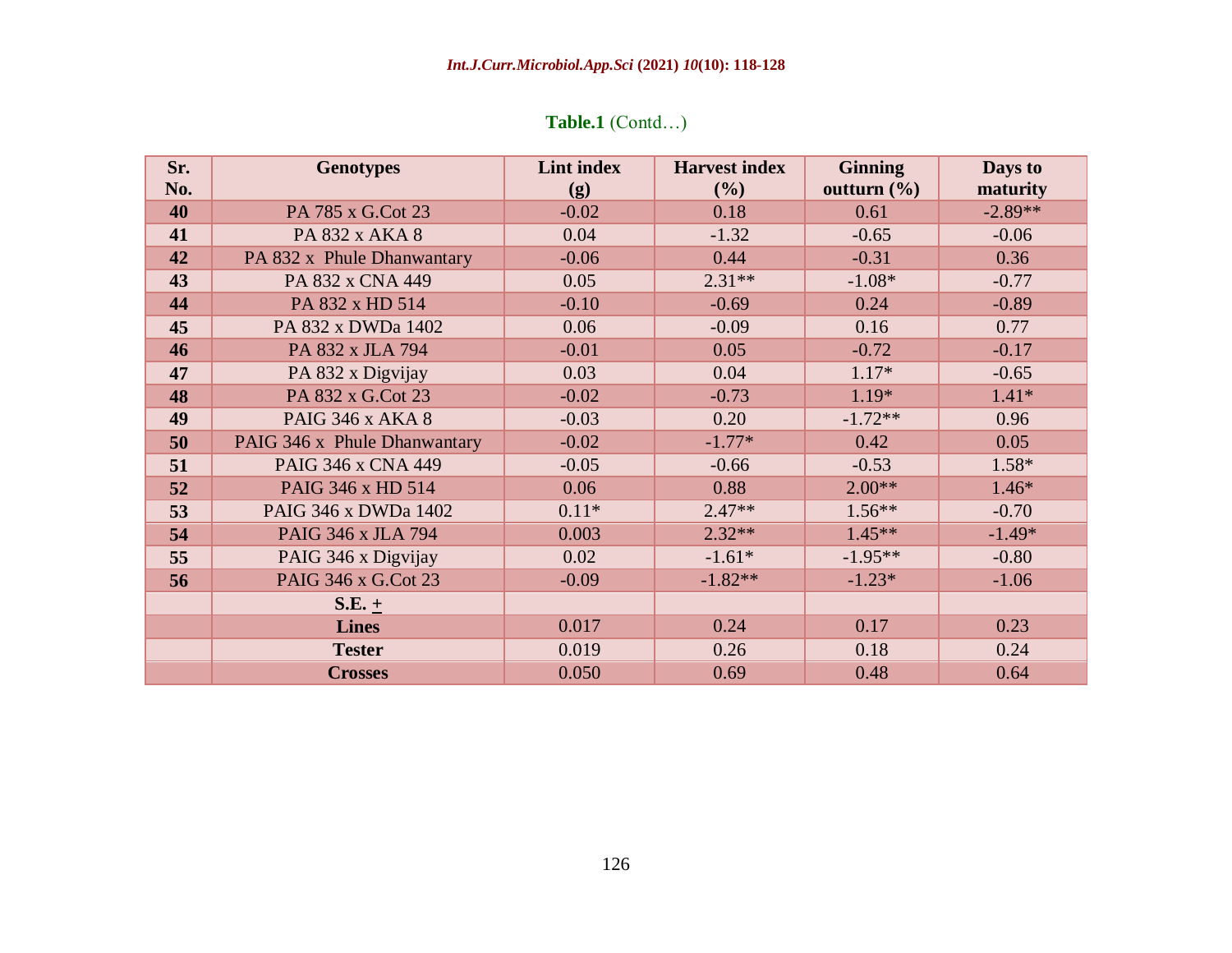Significance of SCA variances have been reported by Amolik *et al.,*(1997), Saxena *et al.,* (1998), Pathak and Patel (1999), Deshpande *et al.,* (2003), Nimbalkar *et al.,*  (2004), Karademir *et al.,* (2009), Laxman (2010) and Patil *et al.,* (2014) for seed cotton yield and other traits.

#### **Nature of gene action**

The ratio of GCA vs. SCA mean square *i.e.* predictability ratio for seed index was greater than unity indicating the predominantly additive gene action in the expression of these character. This ratio for boll weight and days to 50% boll bursting was also very close to unity indicating the presence of additive gene action. The predictability ratio for days to 50 % flowering, plant height, number of sympodia per plant, number of bolls per plant, seed cotton yield per plant, lint index, harvest index and days to maturity was greater than 0.50 but lesser than 0.80 indicated the equal importance of additive as well as non-additive gene action for these characters whereas the rest of the character possessed lesser predictability ratio than 0.50 indicating the non-additive gene action as the prime cause in the expression of these traits.

#### **Selection of promising parent and crosses**

Lines PAIG 346 and PA 809 and testers CNA 449, AKA 8, JLA 794 and DWDa 1402 appeared to be the best general combines for seed cotton yield and yield contributing characters which may do well in cross combination with other parents. These parents along with high GCA also possessed high *per se* for yield and yield contributing characters. Line PA 812 was the best general combiner for earliness characters.Selection of the most encouraging cross combination needs high SCA along with high *per se* and GCA effects of respective parents. The cross combination PAIG 346 X JLA 794, PAIG 346 X DWDa 1402, PA 809 X AKA 8, PA 785 X CNA 449, PA 801X HD 514 were found significantly positive for SCA effects with high mean for seed cotton yield. Whereas, PA 801 X AKA 8 should be further exploited for earliness.

#### **References**

- Amolik,V. L., Aher, R. P., Mehtre, S. S. and Darade, R.S.1997b.Combining ability in *desi* (*G. arboreum* L.) cotton. ISCI Journal, 22 (1) : 1-6.
- Deshpande, L. A., Baig, K. S. and Nagare, Y. P. 2003.Combining ability studies for yield, fibre quality and morphological traits in *desi* cotton (*G. arboreum* L.). J. Maharashtra Agric. Univ., 28 (1) : 36-39.
- Karademir, C., Karademir, E., Eknc, R., Gencer, O.2009. Combining ability estimates and heterosis for yield and fibre quality of cotton in line  $\times$  tester design. NotulaeBotanicae, Horti Agrobotanici, Cluj-Napoca.,37(2):222- 227.
- Kempthorne, O. 1957. "An Introduction to Genetic Statistics" JohnWiley and Sons Inc., New York, pp. 453-471.
- Kumar K. S., Ashokkumar K., and Ravikesavan R. 2014. Genetic effects for combining ability studies for yield and fibre quality traits in diallel crosses of upland cotton (*Gossypium hirsutum* L.)Academic Journals.13 (1),pp.119- 126.
- Laxman, S. 2010. Diallel analysis for combining ability for seed cotton yield and its components in desi cotton (*G.arboreum* L.). j.CottonRes.Dev.,24(1) : 26-28.
- Madhuri S., Anita. S., Mashal G. S., and Deshmukh S. B. 2014. Combining ability and heterosis for seed cotton yield, its components and quality in *Gossypium hirsutum* L. Indian J.Agric.Res.,49 (2):154-159.